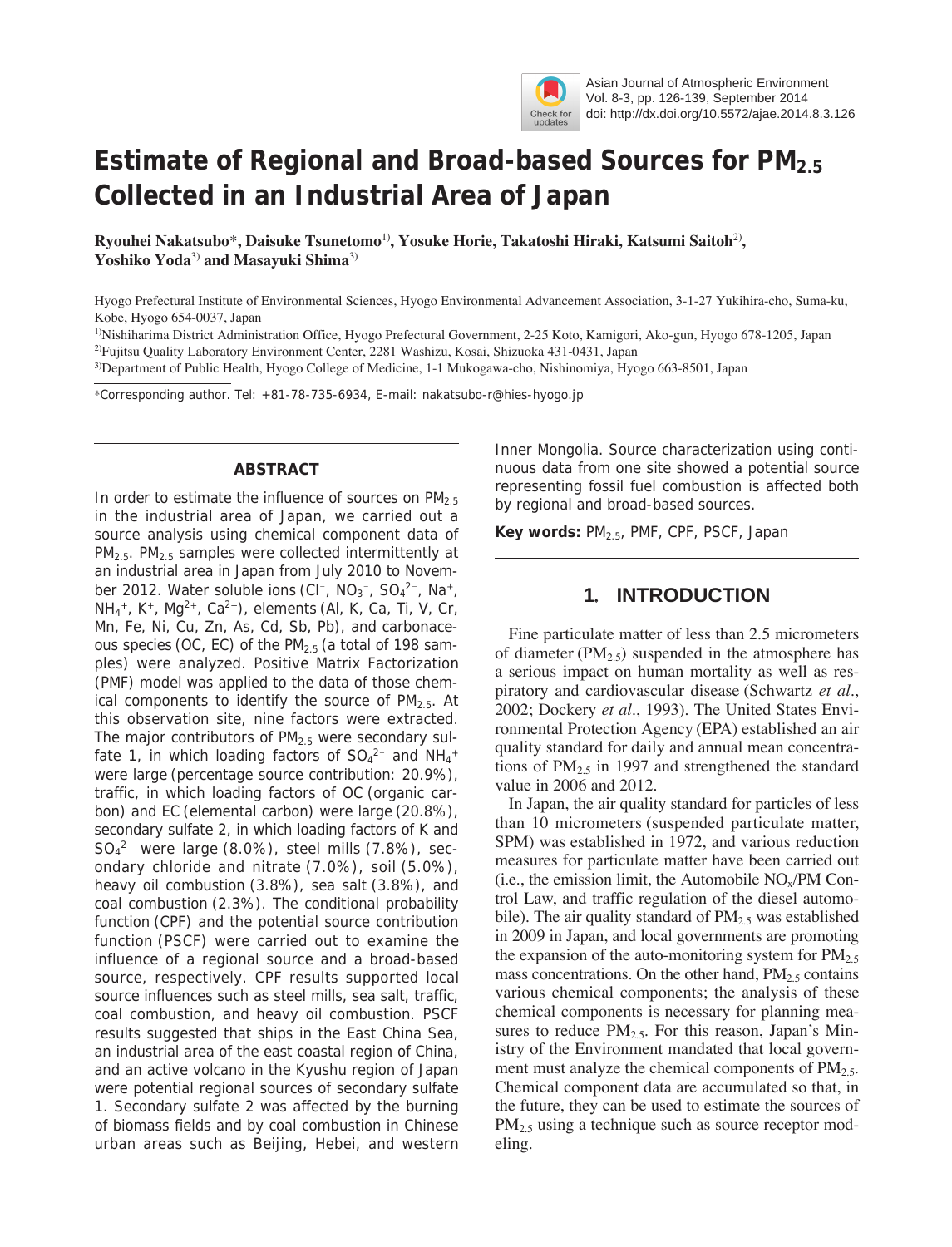A source receptor model has been employed as an effective tool for estimating long-time sources of atmospheric particulate matter. Source receptor models frequently used to make source estimates of the atmospheric particulate matter are the Chemical Mass Balance (CMB) model and the Positive Matrix Factorization (PMF) model. Chemical component data of the source particles, called the source profile, are necessary for the CMB model. We can estimate the source contribution of one set of environmental measurement data by using this source profile (Watson *et al.*, 1994). In contrast, in the PMF model, by statistically analyzing the many environmental measurement data, we can derive the number of sources as well as their source profiles and contribution concentrations (Paatero and Tapper, 1994, 1993). Since many sources of  $PM_{2.5}$  are unknown, and the generation process is complicated, the source estimate that applies the PMF model is preferable to that using the CMB model, which requires the source profile. The result of source apportionment using the PMF model is frequently reported (Mooibroek *et al.*, 2012; Kim *et al.*, 2004; Kim *et al.*, 2003); however, there are few reports of analysis results in Japan. Iijima *et al.* (2008) have applied the CMB and PMF models to the monthly chemical component concentration data of the atmospheric fine particulate matter measured from 2003 to 2006 in the Kanto area of eastern Japan; they tried a source analysis technique that combined PMF with CMB. Their report offers information vital for understanding the characteristics of atmospheric fine particulate matter in Japan. Meanwhile, from the results of a three-dimensional air quality simulation, Chatani *et al.* (2011) reported that the sensitivity of foreign anthropogenic sources in  $PM_{2.5}$ was high in the Osaka-Hyogo area in western Japan as compared with that in 23 Tokyo wards. Hence, we believe that the sources of  $PM_2$ , differ greatly between eastern and western Japan.

In order to understand the characteristics of the sources in an industrial area of western Japan, we applied the PMF model to the daily chemical component concentration data of  $PM_{2.5}$  from 2010 to 2012 in Himeji City in Japan. In addition, we estimated the position of the source using wind direction data and backward trajectory analysis. We expect that this report will be utilized for reducing the amount of  $PM<sub>2.5</sub>$  in Japan.

## **2. METHODOLOGY**

## **2. 1 Sample Collection and Chemical Analysis**

#### **2. 1. 1 Sample Collection**

PM<sub>2.5</sub> samples from a 24-hour period were collected

by the NILU (Norwegian Institute for Air Research) folder with a multi-nozzle cascade impactor (Tokyo Dylec Corp.) at a flow rate of 10 L/min. The multinozzle cascade impactor, equivalence with the Federal Reference Method of the EPA has been shown (Inoue *et al.,* 2002). PTFE filters (Teflo 47 mm/Whatman

**Table 1.** Sampling date and the number of samples.

| Year | Season | Start date | End date   | Number of<br>samples |
|------|--------|------------|------------|----------------------|
| 2010 | Summer | $30 -$ Jul | $18-Aug$   | 20                   |
|      | Autumn | $21-Oct$   | $9-Nov$    | 20                   |
| 2011 | Winter | $11$ -Jan  | $30 - Jan$ | 20                   |
|      | Spring | $10-May$   | $29$ -May  | 20                   |
|      | Summer | $4-Aug$    | $23-Aug$   | 19                   |
|      | Autumn | $2-Nov$    | $21-Nov$   | 19                   |
| 2012 | Winter | $11$ -Jan  | $30 - Jan$ | 20                   |
|      | Spring | $11-Apr$   | $30-Apr$   | 20                   |
|      | Summer | $26$ -Jul  | $5-Aug$    | 20                   |
|      | Autumn | $23-Oct$   | $11-Nov$   | 20                   |



**Fig. 1.** Location of the sampling site. (a) regional scale, (b) local scale.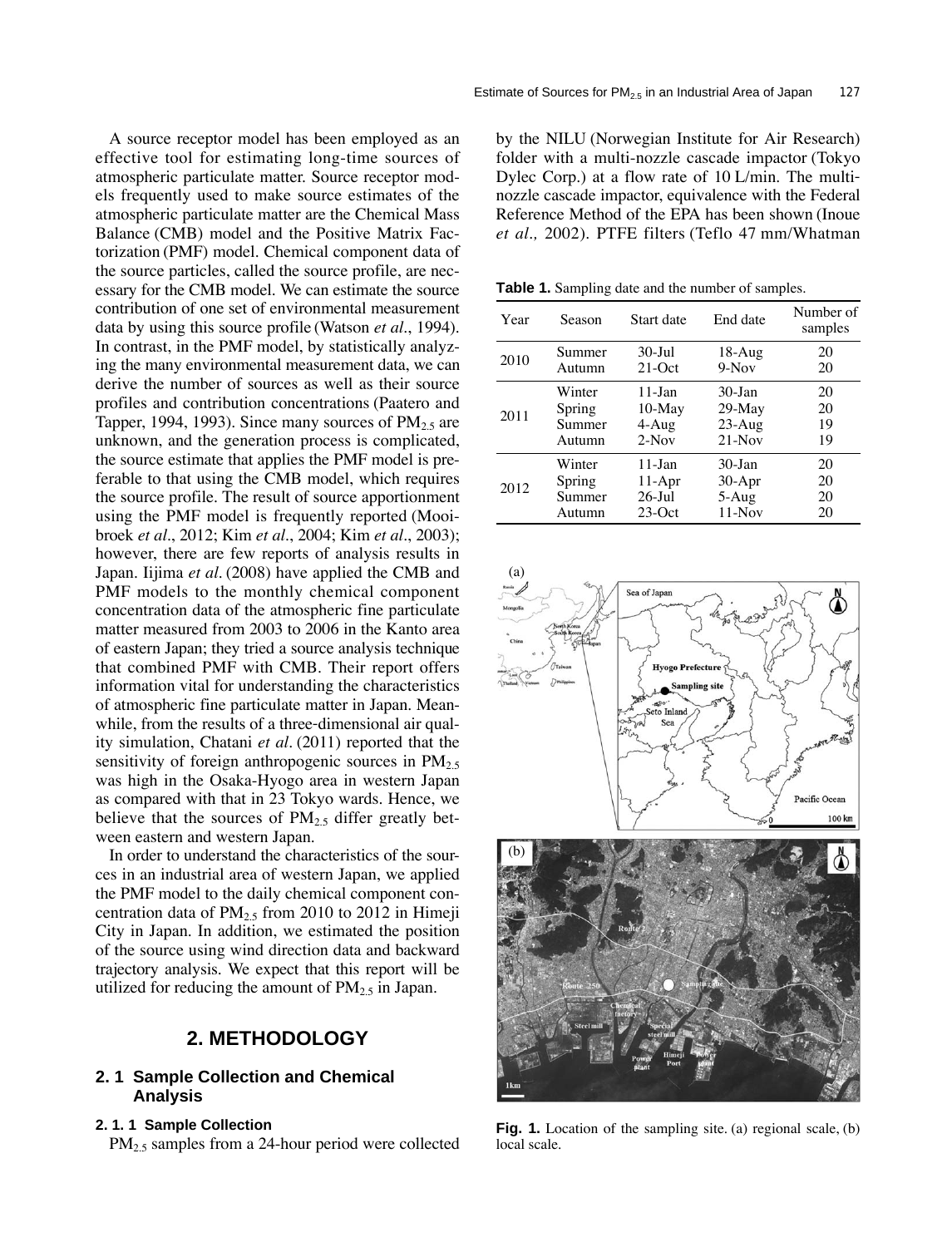46.2 mm) and quartz filters (PALLEFLEX 2500QAT-UP 47 mm) were used to collect the  $PM<sub>2.5</sub>$  samples. Samplings were carried out in succession for approximately 20 days during each season. Sampling collection terms are summarized in Table 1. A total of 198 samples analyzed for 25 species were collected between July 2010 and November 2012. The sampling site was established on a rooftop approximately 30 m above the ground at the Shikama air pollution monitoring station (Shikama Citizen Center, 34.80N, 134.68E) in the coastal area of Himeji City, Hyogo Prefecture, Japan (Fig. 1(a)). The steel mills, thermal power plants, chemical facilities, etc. are located in the coastal industrial area. Moreover, the sampling site is located approximately 1.4 km south of National Route 2 and approximately 0.5 km north of Route 250 (Fig. 1(b)). The 24-hour traffic volume on Route 2 is approximately 120,000 vehicles, while that on Route 250 is approximately 34,000 vehicles. The percentages of heavy vehicles of traffic volumes of Route 2 and 250 were 21% and 9%, respectively (Ministry of Land, infrastructure, Transport and Tourism, 2010).

#### **2. 1. 2 Chemical Analysis**

All PTFE filters were weighed to determine their mass before and after sampling using an ultra-micro balance (Sartorius SE 2-F, readability: 0.1 μg) at a constant temperature  $(21.5 \pm 1.5^{\circ}C)$  and relative humidity (35 $\pm$ 5%). Before use, the quartz fiber filters were heat treated by the electric furnace at 350 degrees for 1 hour. After sampling, half of each PTFE filter was analyzed for water-soluble ionic species  $(Cl^-, NO_3^-$ ,  $SO_4^2$ <sup>-</sup>, Na<sup>+</sup>, NH<sub>4</sub><sup>+</sup>, K<sup>+</sup>, Mg<sup>2+</sup>, Ca<sup>2+</sup>). The filter halves were extracted with 10 mL of ultrapure water, and the extracted solutions were analyzed with Ion Chromatography (Dionex ICS-2100). The other halves of the PTFE filters were analyzed for metallic elements (Al, K, Ca, Ti, V, Cr, Mn, Fe, Ni, Cu, Zn, As, Cd, Sb, Pb). Each was put into a high-pressure Teflon digestion vessel with 10 mL of HNO<sub>3</sub>, 2 mL of HF, and 1 mL of  $H_2O_2$ . It takes approximately 30 min for the microwave digestion system to digest the filters. After cooling, the solutions were dried to approximately 0.5 mL and diluted to 10 mL with  $2\%$  HNO<sub>3</sub>. Elements were determined by inductively coupled plasma mass spectrometer (ICP-MS, Thermo X seriesII). A piece of each quartz filter was analyzed for organic carbon (OC) and elemental carbon (EC). OC and EC were analyzed by the IMPROVE (Interagency Monitoring of Protected Visual Environments protocol)/TOR (thermal optical reflectance) method using the OCEC Analyzer (Sunset Laboratory) (Chow *et al.*, 2001). In addition, the standard deviations were calculated by analyzing repeat the blank filters. The detection limit was 3 times the standard deviation.

#### **2. 2 Receptor Modeling**

For the source apportionment of  $PM<sub>2.5</sub>$  mass, the Positive Matrix Factorization (PMF) model (Hopke *et*  $al., 2003$ ) was applied to the  $PM<sub>2.5</sub>$  chemical component dataset. The PMF model is a receptor model based on a multivariate analysis technique that uses measurement error of the measured data to provide weights in the fitting process. The PMF model provides a solution that minimizes an object function, the *Q* value, based on the uncertainties of each observation (Polissar *et al.*, 1998). We referred to Kim *et al.* (2003) for detailed descriptions of the PMF technique, and we used EPA-PMF3.0 for calculation (Norris *et al.*, 2008).

#### **2. 3 Conditional Probability Function (CPF)**

When a source is near the sampling site, source contributionvariationsuggests a close relation to the wind direction surrounding the sampling site. The conditional probability function (CPF) (Kim *et al.*, 2003) was performed to estimate the association of a local source and source contributions estimated from the PMF model coupled with the wind direction data. The CPF value is calculated using the following equation:

## $CPF_{\Delta\theta} = m_{\Delta\theta} / n_{\Delta\theta}$

where  $m_{\Delta\theta}$  is the number of occurrences from wind sector  $\Delta\theta$  that exceeded the threshold criterion, and  $n_{\text{AB}}$ is the total number of data from the same wind sector. In this study, 16 sectors ( $Δθ=22.5°$ ) were chosen; calm winds ( $\leq 1$  m/s) were excluded from this analysis. In this study, the threshold criterion was set at the upper 10th percentile value of the fractional source contributions for each source.

## **2. 4 Potential Source Contribution Function (PSCF)**

The potential source contribution function (PSCF) (Hopke *et al.*, 1995; Ashbaugh *et al.*, 1985) is utilized to estimate likely locations for long-range transportation of aerosols and secondary aerosols. The PSCF was calculated using the daily source contributions estimated by the PMF model, and the backward trajectories were calculated using the Hybrid-Single Particle Lagrangian Integrated Trajectory (HYSPLIT) model and the NCEP/GDAS global meteorological data (Draxler and Rolph, 2003). The PSCF is a conditional probability that an air parcel that passes through an area will have a concentration exceeding the threshold criterion upon arriving at the sampling site. The sources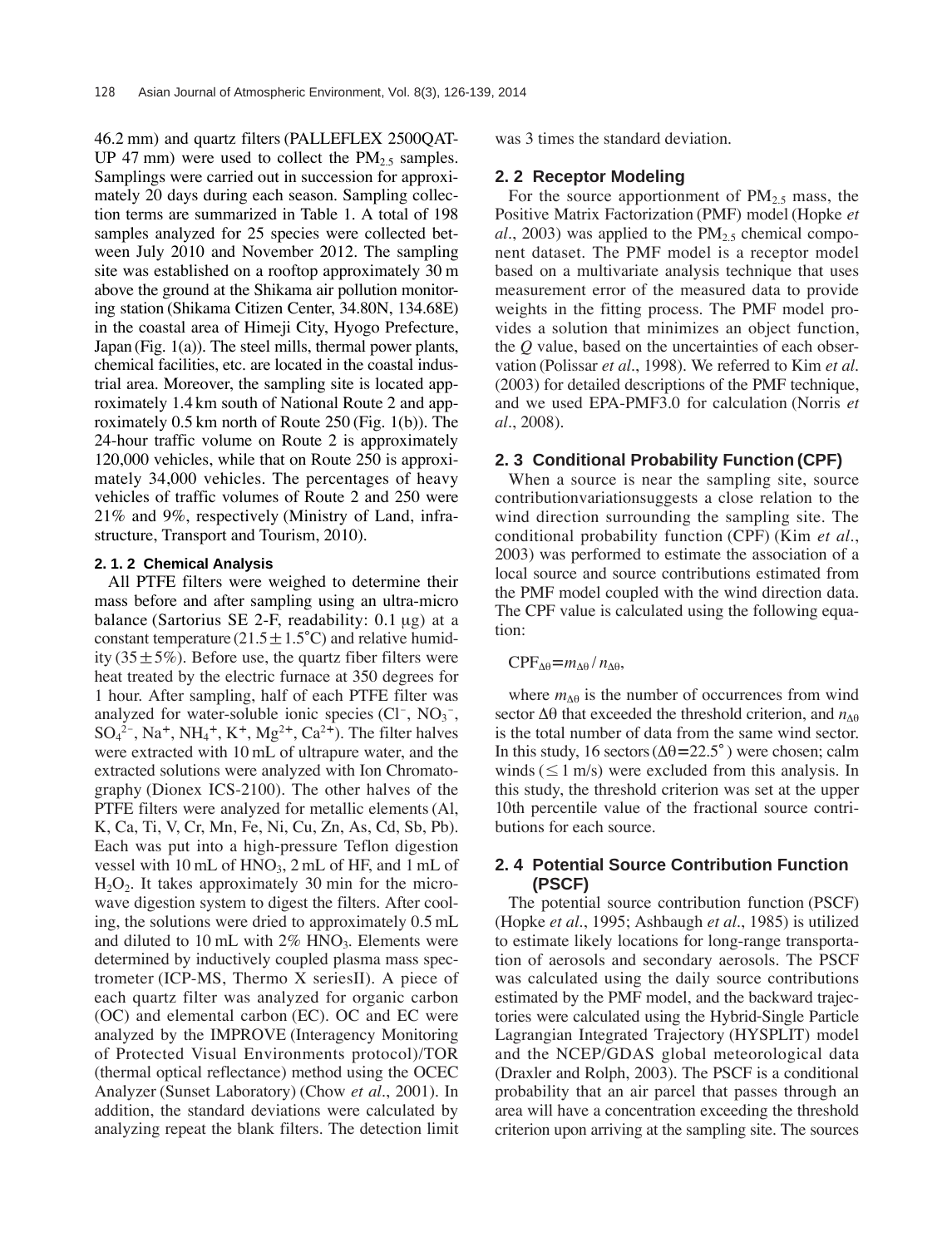were likely to be located in areas that had high PSCF values. The PSCF value is calculated using the following equation:

$$
\mathrm{PSCF}_{ij} = m_{ij} / n_{ij},
$$

where the  $n_{ij}$  is the total number of passages in the *ij*th grid cell, and  $m_{ij}$  is the number of passages in the same grid cell that are associated with samples that exceeded the threshold criteria. In this study, the threshold criterion was set at the upper 25th percentile value of the fractional source contributions for each source. Backward trajectories, starting every hour at heights of 1,300 and 1,800 m above ground level, were computed using the vertical velocity model for every sample day, producing 120 hourly trajectory end points per sample. The geophysical region covered by the trajectories was divided into 3,500 grid cells of  $1^\circ \times$ 1° latitude and longitude. To minimize the effect of small  $n_{ij}$  values that result in high PSCF values with high uncertainties, an arbitrary weight function *W*(*nij*) was applied to downweight the PSCF values for cells in which the total number of end points was less than three times the average number of passages per grid cell (Wan *et al.*, 2009; Polissar *et al.*, 2001; Hopke *et al.*, 1995).  $W(n_{ij})$  is defined by the following equation depending on *nij*:

$$
W(n_{ij})=1.0 (3 \cdot Ave,   
0.5 (0.5 \cdot Ave, **n_{ij} \le Ave.*), 0.25 (*n_{ij} \le 0.5* \cdot Ave.).*
$$

# **3. RESULTS AND DISCUSSION**

#### **3. 1 Determination of the Factor Number by the PMF Model**

A summary of statistics for the  $PM<sub>2.5</sub>$  mass concentration and chemical species is shown in Table 2. An outlier of the  $PM<sub>2.5</sub>$  mass concentration is difficult to reconstruct with the PMF model. Therefore, data deviating from the average-concentration range need to be examined using a method of analysis other than the PMF model. In this report, data with analytical precision problems were excluded using the ion balance and the chemical mass closure (CMC) model (Harrison *et al.*, 2003). First, data in which the ratio of the anion equivalence concentration and the cation equivalence concentration did not fall within the ranges of

**Table 2.** Summary statistics for concentrations of  $PM<sub>25</sub>$  and its main components.

|                           |          | Concentration (PM <sub>2.5</sub> : $\mu$ g/m <sup>3</sup> , main components: ng/m <sup>3</sup> ) | $BDL^{*3}$ | Use to                |         |     |
|---------------------------|----------|--------------------------------------------------------------------------------------------------|------------|-----------------------|---------|-----|
|                           | $Mean*1$ | Median                                                                                           | Maximum    | Minimum <sup>*2</sup> | $(\%)$  | PMF |
| PM <sub>2.5</sub>         | 15.9     | 13.9                                                                                             | 49.8       | 2.6                   | 0.0     |     |
| OC                        | 3,420    | 3,058                                                                                            | 8,919      | 70                    | 0.5     |     |
| EC                        | 1,269    | 1,212                                                                                            | 2,920      | 211                   | 0.0     |     |
| $Cl^{-}$                  | 104      | 62                                                                                               | 1,138      | 5.0                   | 4.0     |     |
| NO <sub>3</sub>           | 796      | 446                                                                                              | 5,509      | 40                    | 0.0     |     |
| $SO_4^2$ <sup>-</sup>     | 4,201    | 2,917                                                                                            | 18,782     | 146                   | 0.0     |     |
| $Na+$                     | 136      | 127                                                                                              | 747        | 5.2                   | 0.5     |     |
| $\text{NH}_4{}^+$         | 1,593    | 1,241                                                                                            | 7,032      | 54                    | 0.0     |     |
| $K^+$                     | 138      | 99                                                                                               | 602        | 8.6                   | 6.6     |     |
| $\frac{Mg^{2+}}{Ca^{2+}}$ | 28       | 25                                                                                               | 108        | 3.6                   | 2.0     |     |
|                           | 127      | 97                                                                                               | 764        | 6.6                   | 0.0     |     |
| A1                        | 99       | 57                                                                                               | 1,918      | 4.5                   | 11.6    |     |
| K                         | 157      | 134                                                                                              | 827        | 23                    | 0.5     |     |
| Ca                        | 99       | 65                                                                                               | 758        | 9.3                   | 44.4    |     |
| Ti                        | 12       | 8.5                                                                                              | 113        | 0.38                  | 24.2    |     |
| $\mathbf V$               | $3.2\,$  | 2.1                                                                                              | 15         | 0.092                 | $1.0\,$ |     |
| Cr                        | 5.9      | 4.2                                                                                              | 196        | 0.23                  | 17.7    |     |
| Mn                        | 12       | 8.8                                                                                              | 53         | 0.41                  | 0.5     |     |
| Fe                        | 200      | 158                                                                                              | 897        | 8.7                   | 6.6     |     |
| Ni                        | 3.7      | 2.5                                                                                              | 43         | 0.16                  | 10.6    |     |
| Cu                        | 7.7      | 5.6                                                                                              | 42         | 0.15                  | 1.0     |     |
| Zn                        | 66       | 50                                                                                               | 348        | 3.7                   | 11.1    |     |
| As                        | 2.0      | 1.5                                                                                              | 9.1        | 0.12                  | 1.5     |     |
| Cd                        | 0.47     | 0.35                                                                                             | 4.5        | 0.014                 | 1.5     |     |
| Sb                        | 0.94     | 0.81                                                                                             | 3.2        | 0.19                  | 1.5     |     |
| Pb                        | 15       | 11                                                                                               | 187        | 0.41                  | $0.0\,$ |     |

\*1 Data below the limit of detection were replaced by half of the reported detection limit values for the mean calculation.

\*2 Data below the limit of detection were replaced by half of the reported detection limit values.

\*3 Percentage of the below-detection limit.The components of more than 15% of BDL was excluded from the calculation using the PMF model.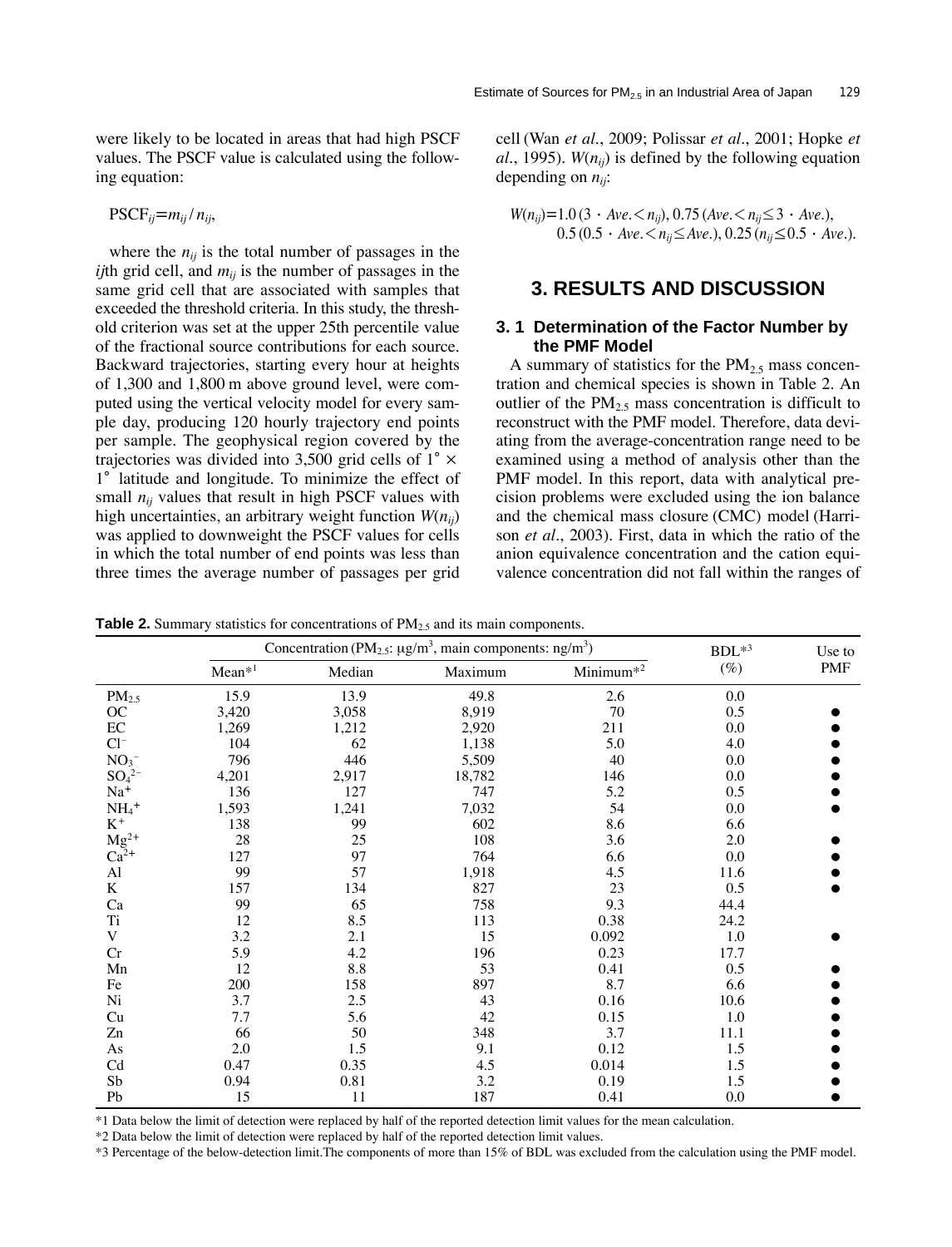0.8-1.2 were excluded by confirming the ion balance of each sample. Second, the CMC model was used to determine the concentration of the chemical species of the data in which the ion balance was adequate. The CMC model is a method of estimating the mass concentration (EMC) of the ambient particulates from the concentration of the chemical species. The CMC model is expressed in the following equation:

$$
EMC=1.375[SO42-] + 1.29[NO3-] + 2.5[Na+]+ 1.5[OC] + [EC] + 9.19[Al] + 1.40[Ca]+ 1.38[Fe] + 1.67[Ti].
$$

Data in which the ratio of the EMC and the actual concentration measurement did not fall within the range of 0.8-1.2 were excluded from the PMF analysis. As a result, 165 samples were adopted for the PMF model. Furthermore, an ion and an element such as  $K^+$  and  $K(Ca^{2+}$  and Ca) overlapped. A lower percentage of below the detection limit (K and  $Ca^{2+}$ ) was adopted in order to reduce the loss of data used for PMF analysis. Concentrations below the detection limit level were replaced with a level half that of the detection limit (Polissar *et al.*, 1998). A titanium (Ti) and chrome (Cr) proportion of more than 15% below the detection limit level was excluded from the calculation using the PMF model.

In the PMF analysis, dispersion of *Q* provided by a calculation repeatedly is small, and the number of factors nearby is most suitable for the theoretical value of *Q* (*QTheory*), where the value of *Q* is calculated using the following equation:

 $Q_{Theory} = nm - p(n+m)$ .

where *n* is the number of samples, and *m* is the num-



**Fig. 2.** Q value and the relative standard deviation of the Q value for the different factor numbers.

ber of components. The average and relative standard deviations (RSD) of the *Q* value provided by calculations repeated 20 times of each factor number with the  $Q_{Theory}$  are shown in Fig. 2. In this figure,  $Q_{True}$  is the value calculated using all data, and  $Q_{Robust}$  is the value calculated excluding outliers. The RSD of the *QTrue* and the *QRobust* had a small range of 5-9 factors, and the *QTrue* and *QRobust* of the 9 factors were nearest in the *QTheory*. Therefore, it was judged that the 9 factors were most suitable. To prove the validity of this result, the robustness and rotational freedom of the final solution were verified using a bootstrap run and an Fpeak run, respectively. The solution with 9 sources and Fpeak $=-0.1$  was the most reasonable. Furthermore, in the bootstrap run, all factors mapped at more than 80%.

#### **3. 2 Source Apportionment and Identification**

Correlation between the reconstructed mass concentrations from the factors extracted by PMF analysis and the measured value of the  $PM<sub>2.5</sub>$  mass concentration is shown in Fig. 3. The slope of the regression line is 0.78, and the correlation coefficient is 0.96; the PM<sub>2.5</sub> mass concentration is reconstituted well by extracted factors. The PMF-deduced source profiles and source contributions are presented in Fig. 4 and Fig. 5, respectively. In addition, the estimated source of each factor profile and the average contribution of each factor to the  $PM_{2,5}$  mass concentration are summarized in Table 3.

Factor 1 contained large fractions of a host of metals. High concentrations of Zinc (Zn), lead (Pb), nickel



**Fig. 3.** Scatter plots of  $PM_{2.5}$  mass versus the predicted  $PM_{2.5}$ mass.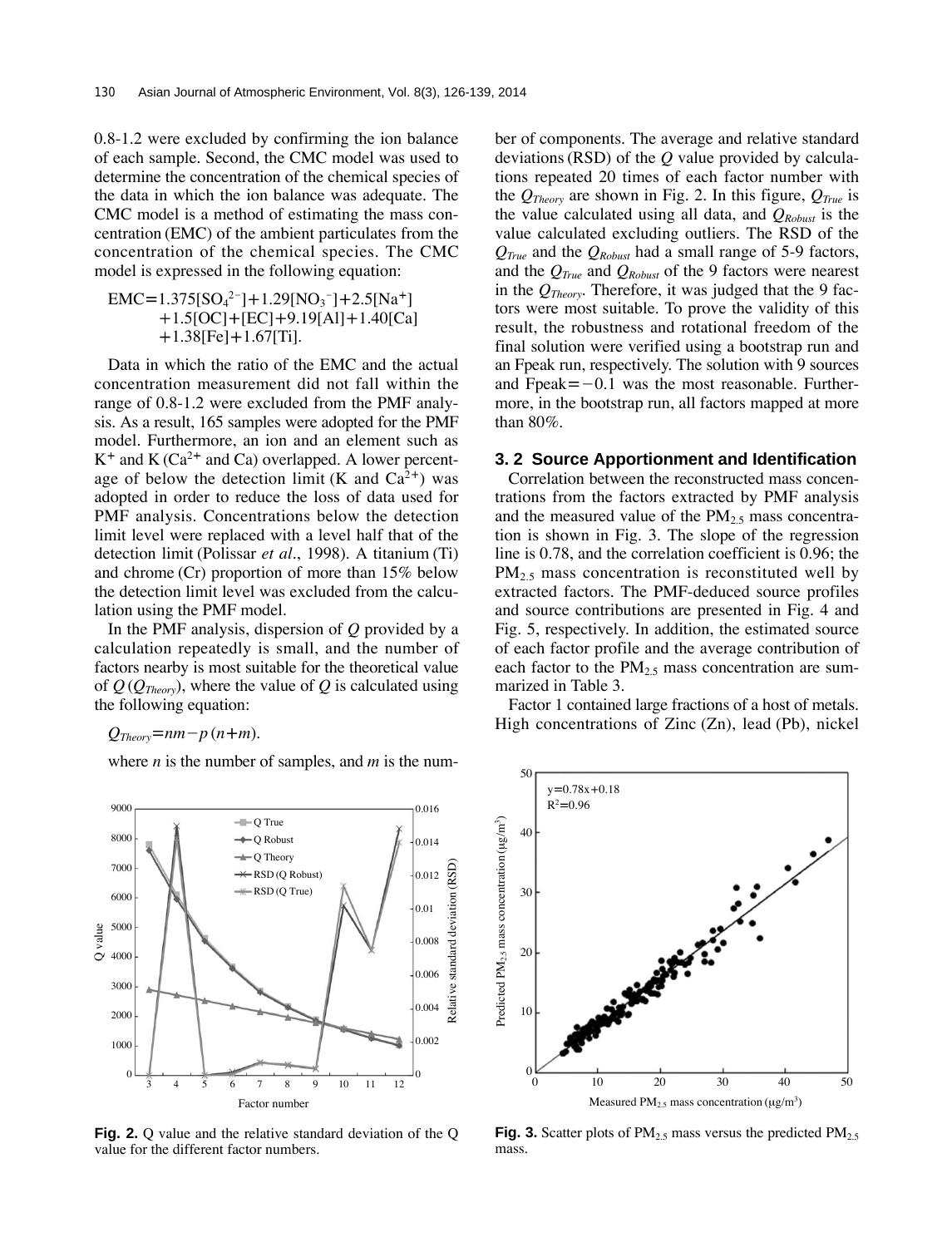

**Fig. 4.** Source profiles based on PMF analysis. The vertical axis expresses the percentage of each species among factors.

(Ni), and cadmium (Cd) are mainly contributed by industrial activities such as coal and waste combustion (Marcazzan *et al.*, 2001). Zn and Ni are also associated with steel mills and other metallic industrial activities (Song *et al.*, 2001). The CPF plot for factor 1 is presented in Fig. 6(a). The CPF value of factor 1

was high from south-southwest to west-southwest. Since there are steel mills approximately 4.5 km westsouthwest and approximately 1.0 km south-southwest of the sampling site, it suggests that this factor was affected by the steel mills in the vicinity of the sampling site. The average contribution of factor 1 is 7.8%.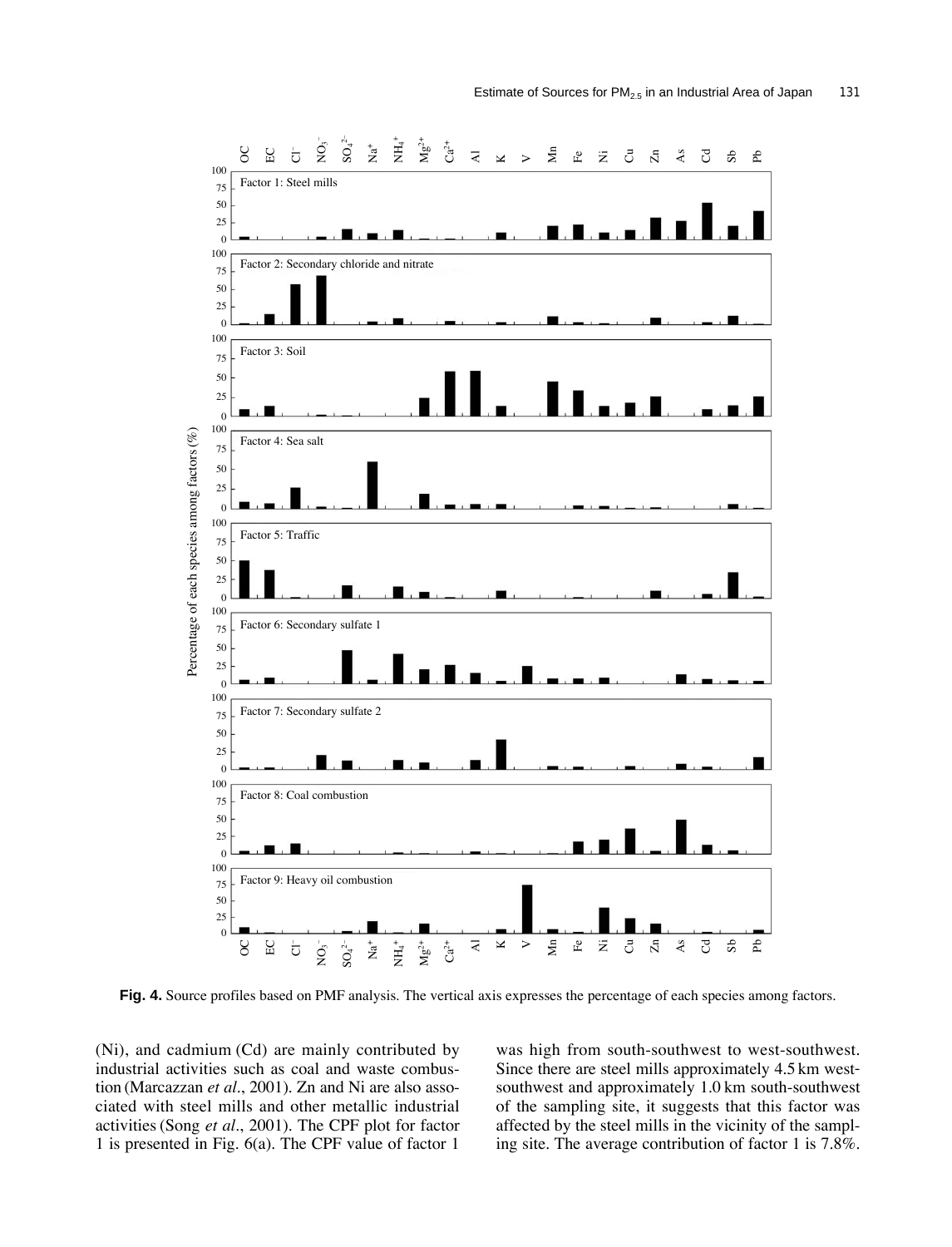

**Fig. 5.** Source contributions ( $\mu$ g/m<sup>3</sup>) to the PM<sub>2.5</sub> mass concentrations.

This factor is categorized as "steel mills."

Factor 2 contained significant fractions of the nitrate ion  $(NO<sub>3</sub><sup>-</sup>)$  and chloride ion  $(Cl<sup>-</sup>)$  with few other component fractions. Furthermore, because the ion balance in factor 2 was 1.03, factor 2 was interpreted as the factor whose expressed contribution of ammonium chloride and ammonium nitrate was semi-volatile. In addition, factor 2 showed a higher trend during low ambient temperature seasons such as autumn and winter (Fig. 5). The average contribution of factor 2 is 7.0%. This factor is categorized as "secondary chloride and nitrate."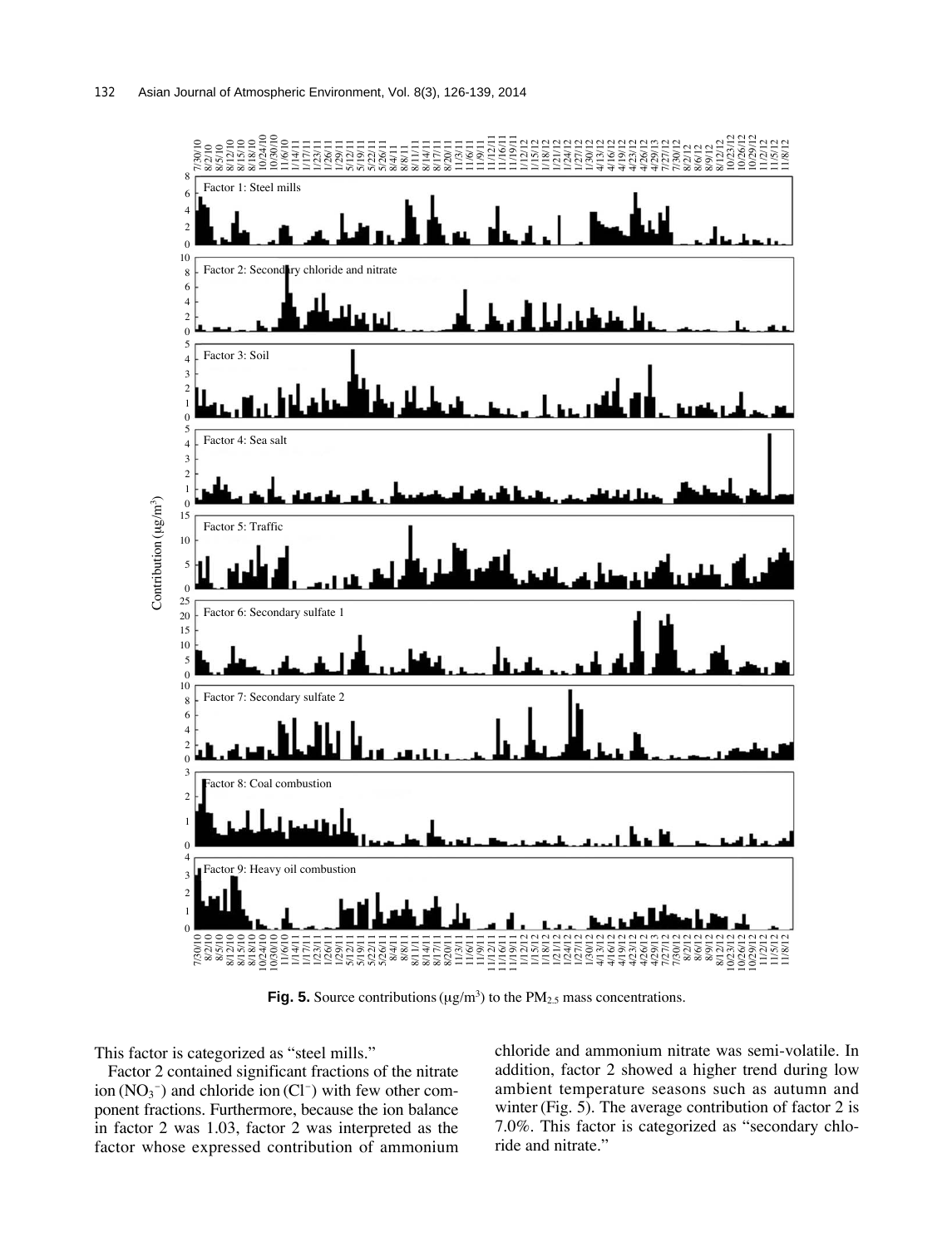Factor 3 contained typical soil components of the soil, such as  $Ca^{2+}$ , Al, and Fe. Airborne soil particles could have been resuspended in the air from road traffic, construction sites, and windblown soil dust. Factor 3 appeared in a high concentration in the spring season of 2011 (Fig. 5). The backward trajectories on May 15, 2011, are shown in Fig. 7. Backward trajectories of this day point to eastern Mongolia and the Gobi Desert as sources of the yellow sand found at the sampling site. Furthermore, yellow sand was observed across a broad area of Japan on this day (Japan Meteorological Agency, 2012). Therefore, this high concentration was attributed to dust transported in yellowsand events that had occurred in eastern Mongolia and

**Table 3.** Average contribution of sources to the  $PM_{2.5}$  mass concentration.

| Factor | Source                         | Contribution $(\%)$ |
|--------|--------------------------------|---------------------|
|        | Steel mills                    | 7.8                 |
| 2      | Secondary chloride and nitrate | 7.0                 |
| 3      | Soil.                          | 5.0                 |
| 4      | Sea salt                       | 3.8                 |
| 5      | Traffic                        | 20.8                |
| 6      | Secondary sulfate 1            | 20.9                |
|        | Secondary sulfate 2            | 8.0                 |
| 8      | Coal combustion                | 2.3                 |
| 9      | Heavy oil combustion           | 3.8                 |

the Gobi Desert. The average contribution of factor 3 is 5.0%. This factor is categorized as "soil."

Factor 4 shows enhanced fractions of Cl<sup>-</sup>, sodium ion (Na<sup>+</sup>), and magnesium ion (Mg<sup>2+</sup>). These tracers are mainly associated with sea salt particles. The CPF plot for factor 4 is presented in Fig. 6(b). The CPF value of factor 4 was high from southeast to southsoutheast because the sampling site was located on the north side of the Seto Inland Sea (Fig. 1). The average contribution of factor 4 is 3.8%. This factor is categorized as "sea salt."

Factor 5 contained a large fraction of OC, EC, and antimony (Sb); there were few other component fractions. The large contribution of OC and EC indicates fuel combustion; and Sb is associated with brake pad wear (Iijima *et al.*, 2009). The CPF plot for factor 5 is presented in Fig. 6(c). The CPF value of factor 5 was high from north-northeast to northeast. National Route 2 runs approximately 1.4 km to the north-northeast and National Route 250 runs approximately 0.5 km south-southwest of the sampling site. As indicated above, the average daily traffic volume and the proportion of heavy vehicles to the traffic volume on National Route 2 are heavier than those of National Route 250. Furthermore, the major arterial roads are concentrated northeast of Himeji City (Ministry of Land, Infrastructure, Transport and Tourism, 2010). There-



**Fig. 6.** Conditional probability function (CPF) plot. (a) steel mills, (b) sea salt, (c) traffic, (d) coal combustion, (e) heavy oil combustion.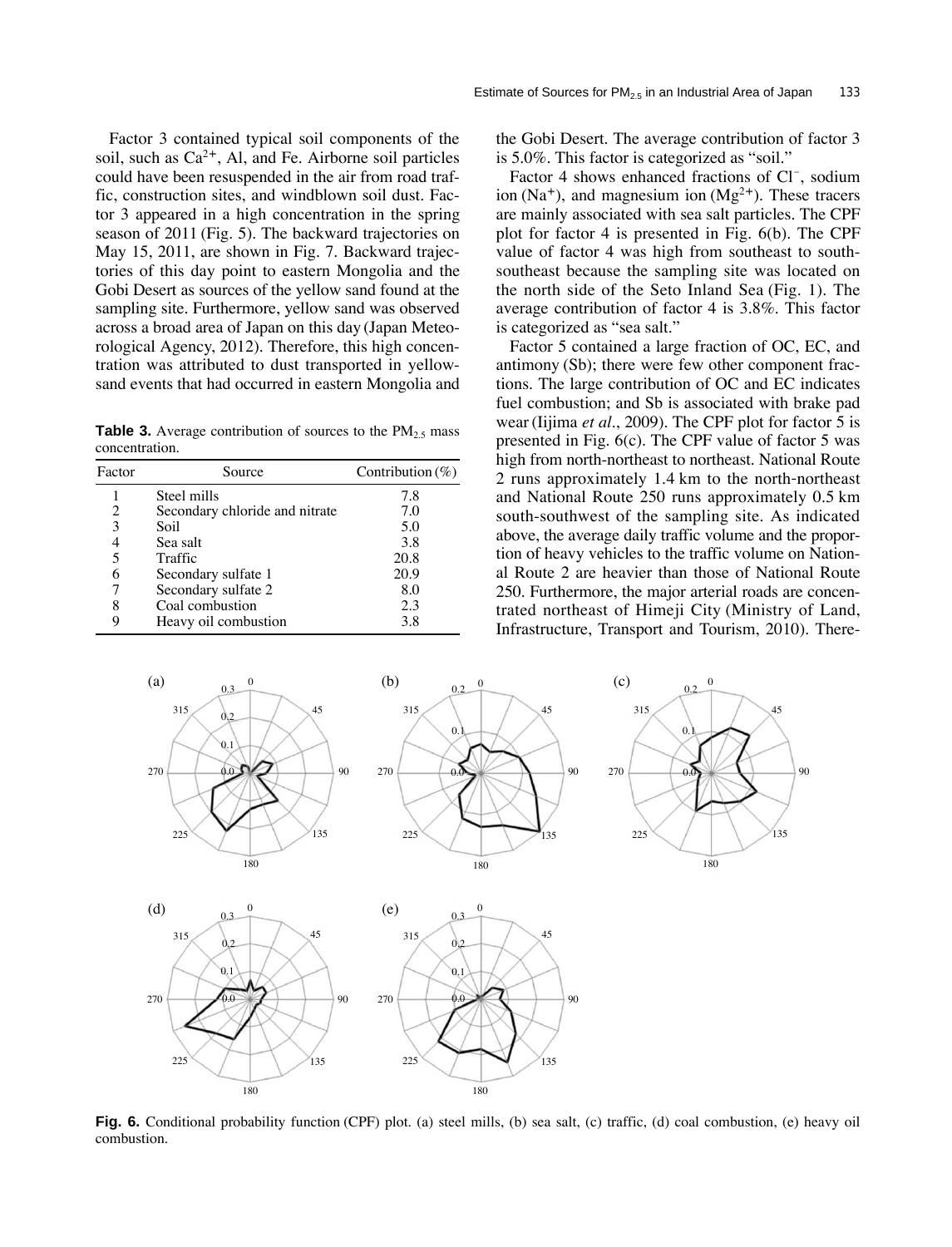

**Fig. 7.** Backward trajectories of samples arriving at the sampling site on May 15, 2011 (JST 3:00, 9:00, 15:00, and 21:00).

fore, factor 5 shows the traffic and exhaust gas of vehicles on the nearby road. The average contribution of factor 5 is 20.8%. This factor is categorized as "traffic."

Factor 6 constituted a significant fraction of the sulfate ion  $(SO_4^2)$  and ammonium ion  $(NH_4^+)$ . Furthermore, because the ion balance in factor 6 was 1.04, factor 6 was interpreted as the factor that expressed the contribution of ammonium sulfate. In addition, this factor contains a fraction of OC, EC, vanadium (V), and arsenic (As). Ammonium sulfate is produced by sulfur dioxide  $(SO<sub>2</sub>)$  exhausted into the atmosphere by the combustion of fossil fuels such as oil and coal. At first, sulfur dioxide is oxidized to sulfuric acid; the sulfuric acid is neutralized by ammonia and converted to ammonium sulfate. Because ammonium sulfate is stable in the atmosphere for a long time, it is transported great distances. Therefore, it suggests that the  $SO<sub>2</sub>$  occurring at a great distance changes during transportation to ammonium sulfate before arriving at the sampling site. The average contribution of factor 6 is 20.9%. This factor is categorized as "secondary sulfate 1.'

Factor 7 contained a large fraction of potassium (K).

 $K$  (or  $K^+$ ) is considered to be an index of burning biomass fields (Zhang *et al.*, 2010) and fireworks (Tsai *et al.*, 2012). Furthermore, this factor contains a fraction of  $NO_3^-$ ,  $SO_4^2^-$ , and Pb, suggesting fossil fuel combustion. The average contribution of factor 7 is 8.0%. This factor is categorized as "secondary sulfate 2." In addition, we considered the sources of secondary sulfate 1 and secondary sulfate 2, which contribute highly to the sulfate in section 3.3.

Factor 8 contained a large fraction of As and copper (Cu). Generally, the As contained in atmospheric particles traces back to coal combustion in Japan (Mamuro *et al.*, 1979). Furthermore, this factor contains a fraction of EC, suggesting combustion. The CPF plot for factor 8 is presented in Fig. 6(d). The CPF value of factor 8 was high from south-southwest to west-southwest. Since the coal-fired power plant (total output: 133,000 kW, Kansai Electric Power Co., Inc., 2013) is approximately 4.5 km west-southwest of the sampling site, it suggests that this factor was affected by the coal-fired power plant in the vicinity of the sampling site. The average contribution of factor 8 is 2.3%. This factor is categorized as "coal combustion."

Factor 9 contained a significant fraction of V and a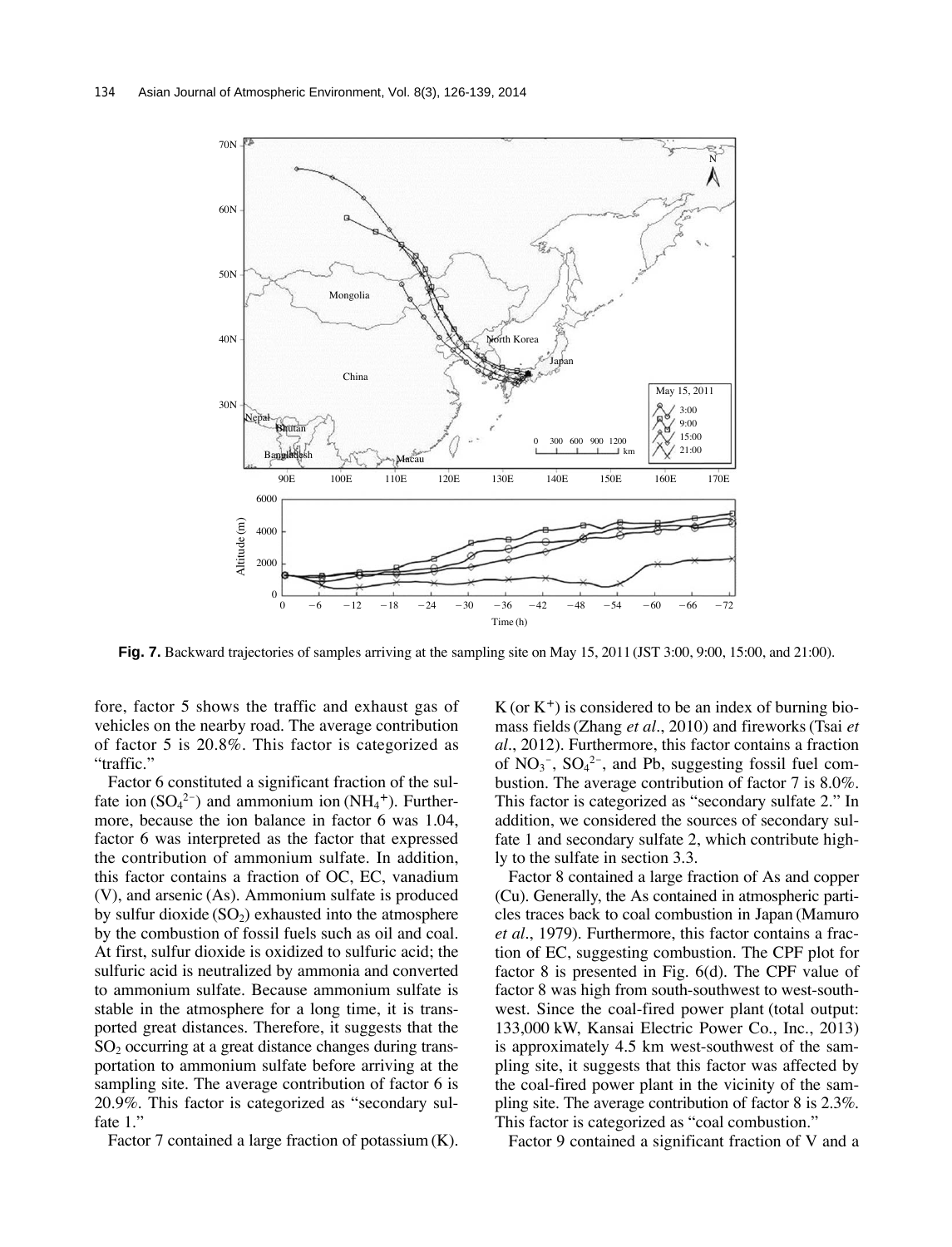

**Fig. 8.** Comparison of the source profile by 9 factors and 7 factors. The vertical axis expresses the percentage of each species among factors.

large fraction of nickel (Ni). Generally, V and Ni contained in atmospheric particles trace back to heavy oil combustion in Japan (Mamuro *et al.*, 1979). Typical oil combustion sources are ships and boilers, such as thermal power plants using heavy oil. Although two

thermal power plants exist near the sampling site (Fig. 1(b)), the thermal power plants have a small effect because their main fuel is liquefied natural gas (Kansai Electric Power Co., Inc., 2013). A recent study showed that V is definitely the index of ships (Zhao *et*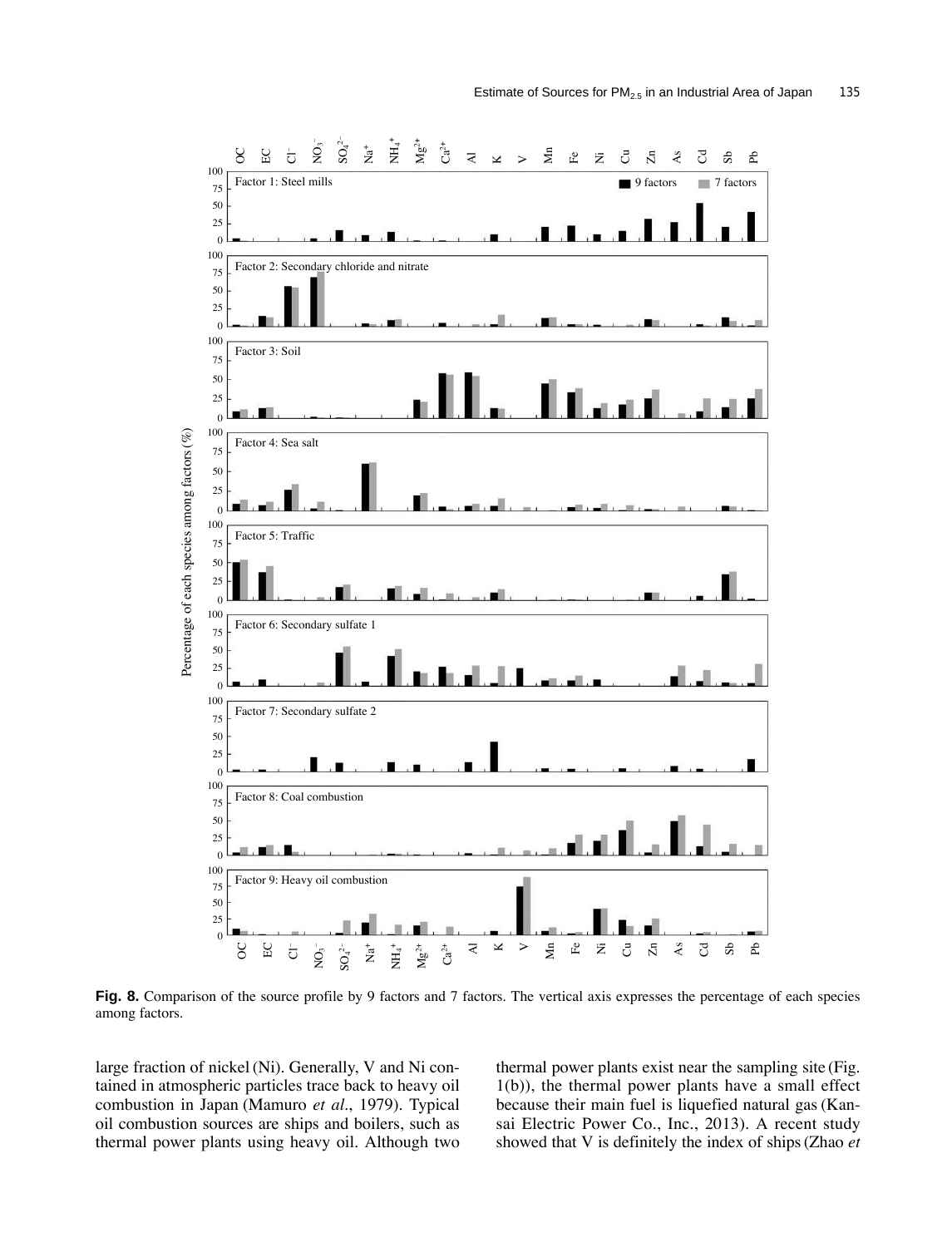*al.*, 2013); in addition, inland shipping can also be considered a source of particulate matter (Vallius, 2005). The CPF plot for factor 9 is presented in Fig. 6(e). The CPF value of factor 9 was high from south-southeast to southwest. Since the Port of Himeji, an international hub port, is approximately 4.0 km south-southeast of the sampling site, it suggests that this factor was affected by ship traffic in the vicinity of the sea. The average contribution of factor 9 is 3.8%. This factor is categorized as "heavy oil combustion."

When it is calculated as seven factors, factors 6 and 7 do not appear; the loading of those factors is allocated to other factors (Fig. 8). Therefore, factors 6 and 7 may have collinearity with other factors. Furthermore, as compared with factor 9, the load of  $SO_4^2$  in heavy oil combustion was increased, and the load of As and Pb in secondary sulfate 1 was increased in the case of factor 7. Therefore, a source of  $SO_4^2$ <sup>-</sup> suggests heavy oil combustion as an index of V and coal combustion as an index of As and Pb. Yamagami *et al.* (2013) extracted eight factors by applying the PMF component concentrations of  $PM_{2.5}$  that were collected at six points in Nagoya City. The results show that the load of  $SO_4^2$  is large in "coal combustion" and "heavy oil combustion;" therefore, "coal combustion" and "heavy oil combustion" have been estimated to be major sources of  $SO_4^2$ . Since, in this analysis, similar results have been observed when seven factors have been calculated, "coal combustion" and "heavy oil combustion" are considered sources of  $SO_4^2$ . However, the survey site in this study is one point in the industrial area; it is possible that its location strongly influenced the sources in the nearby survey site. On the other hand, the number of survey sites in the reporting of Yamagami *et al.* is a six survey points, including the general environment point, has been analyzed as the same number of sources the number of each point. Therefore, it is possible that the influence of the source in the survey site vicinity has not yet been extracted.

On the other hand, factor 8 is speculated to be caused by coal combustion because the load of As is large; factor 9 is speculated to be caused by heavy oil combustion because the load of V is large. However, the load of  $SO_4^2$ <sup>-</sup>, as compared with factors 6 and 7, is small. The reason is that the distance between the source and the survey site is close. Since a conversion rate to  $SO_4^2$ <sup>-</sup> from  $SO_2$  is estimated to be 0.9-3.7%/hr (An *et al.*, 2003; Sasaki *et al.*, 1988; Uno *et al.*, 1997), if located near the source, the factor representing heavy oil combustion or coal combustion,  $\text{SO}_4^2$ , there is a possibility of a small loading. As with China, Japan has heavy oil combustion facilities and coal-fired facilities. In particular, coal-fired power plants and steel mills, coke ovens, and ports are also present in the areas surrounding survey sites. Therefore, factors 8 and 9 represent the impact of fossil fuel combustion in the vicinity, and factors 6 and 7 represent the impact of fossil fuel combustion at a distance. However, due to the differences in distance between the survey sites, they are believed to have been extracted as different factors.

## **3. 3 Estimate of the Source of the Secondary Sulfate by PSCF**

Sulfate accounts for 26.4% of the mass concentration of  $PM_{2.5}$  at this sampling site. Therefore, it is important to identify the source of sulfate to reduce  $PM<sub>2.5</sub>$ . In this study, two different types of secondary sulfate were identified by PMF analysis. Secondary sulfate 1 and secondary sulfate 2 account for 20.9% and 8.0%, respectively, of the  $PM_{2.5}$  mass concentration. Secondary sulfate 1 is characterized by its high concentration of  $SO_4^2$ <sup>-</sup> and NH<sub>4</sub><sup>+</sup>. Secondary sulfate 2, on the other hand, is characterized by its high contribution of potassium (K). Furthermore, secondary sulfate 1 shows a high seasonal variation in the spring and summer that is associated with high photochemical activity (Fig. 5); secondary sulfate 2 has a weak summer-low seasonal variation (Fig. 5). Therefore, it suggests that these sources were greatly different.

Fig. 9 shows the PSCF plots for secondary sulfate 1 and secondary sulfate 2. Potential source areas and pathways where the secondary sulfates were formed are likely to be located in the high-PSCF-value areas. As shown in Fig. 9(a), the PSCF plot of secondary sulfate 1 shows the influence of the industrial area of the east coastal region of China, the Eastern China Sea, and the Kyushu region of Japan. The Yangtze Delta region of the eastern coastal industrial region of China includes Shanghai, Chiangsu, and Zhejiang. In recent years, the economic growth rate of the Yangtze Delta region has greatly exceeded the national average, and its economic growth is remarkable. It was suggested that  $SO_2$  emissions from the thermal power plant and industries located in the eastern coastal industrial region of China were related to what was converted to high PSCF values in the process of transportation. The Eastern China Sea has a great deal of marine traffic by ships. Yang *et al.* (2007) have developed an emission inventory from marine ships, in which the  $SO<sub>2</sub>$  from ships accounts for 9.5% of all sources in Shanghai in 2003. In addition, Zhao *et al.*(2013) report a major link between the peak of  $SO<sub>2</sub>$  measured in the Yangshan Port of Shanghai and the ships' exhaust. This suggests that the high PSCF values in the Eastern China Sea are affected by the  $SO_2$  emission from ships. There are many active volcanoes in Kyushu region of Japan. In particular, there were many  $SO<sub>2</sub>$  emissions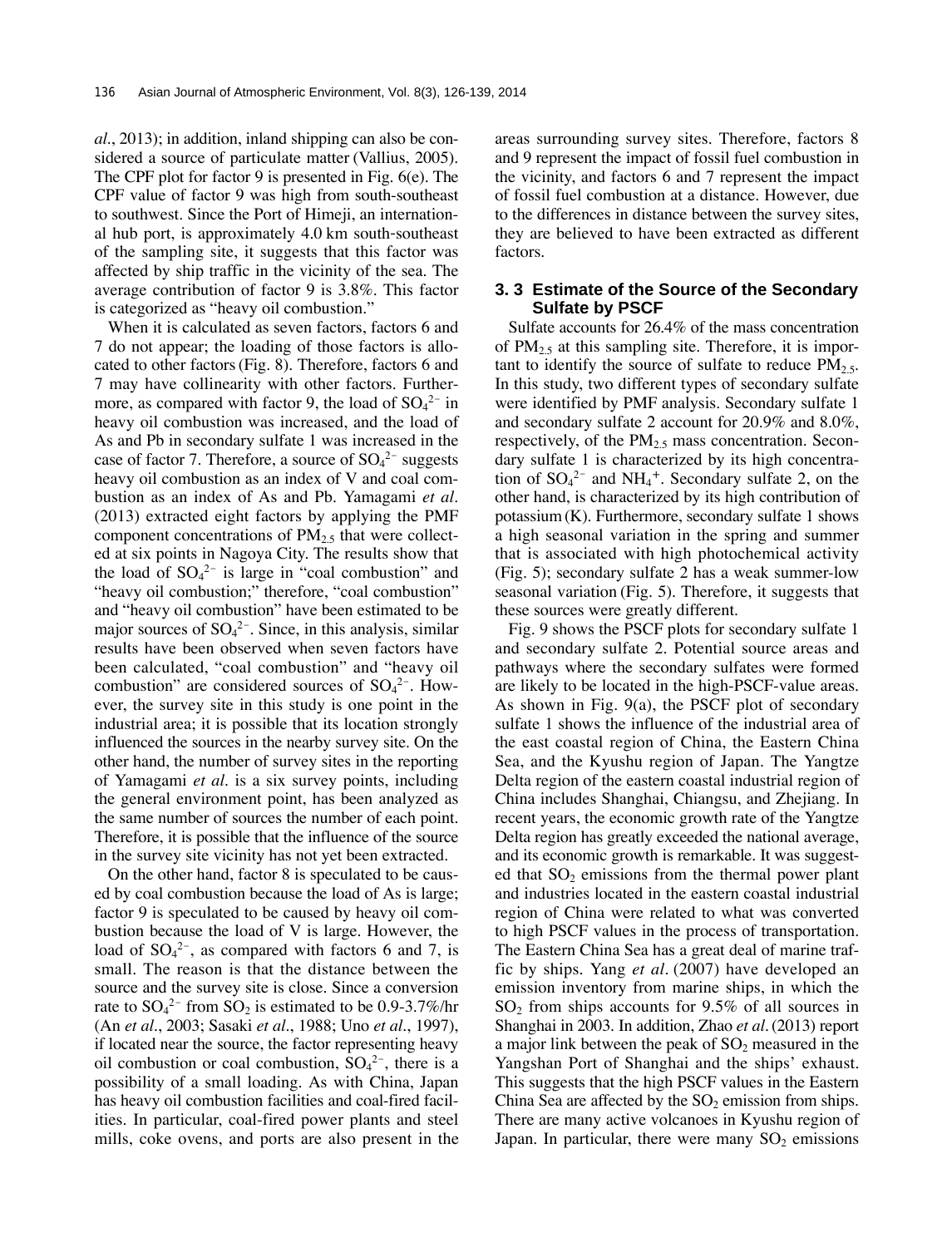

**Fig. 9.** Potential source contribution function (PSCF) plot. (a) secondary sulfate 1, (b) secondary sulfate 2.

from the Sakurajima volcano; emissions in 2011 and 2012 were 300-3,200 tons/day and 1,200-5,700 tons/ day, respectively (Fukuoka District Meteorological Observatory, 2012, 2011). This suggests that the  $SO_2$ exhausted from various sources changed to sulfate in the transportation process.

The high contribution of potassium  $(K)$  in secondary sulfate 2 suggests a strong influence of burning biomass fields (Zhang *et al.*, 2010). Kumagai *et al.*(2010) measured the levoglucosan and potassium ions that are indices of burning biomass on the Kanto Plain of Japan and reported that the contribution of biomass burning is high in the winter; the average contribution of burning biomass to the fine particulate mass was 20% in the winter. Biomass burning in the report of Kumagai *et al.* was similar to a characteristic of secondary sulfate 2 in this study; this supports the influence of biomass burning at this sampling site. However, this factor contains a fraction of  $NO<sub>3</sub><sup>-</sup>$ ,  $SO<sub>4</sub><sup>2</sup><sup>-</sup>$ , and Pb, suggesting the combustion of fossil fuel. As shown in Fig. 9(b), although the PSCF plot of secondary sulfate 2 shows the influence of the border

area between Russia and Mongolia where forest fires are frequent (Heo *et al.*, 2009), the PSCF value of the urban areas of China, such as Beijing, Hebei, and western Inner Mongolia, is high. In Chinese urban areas and Inner Mongolia, coal central heating systems are used in the winter, generating serious atmospheric pollution (Zhao and San, 1986). This suggests that secondary sulfate 2 was affected by particles derived from the combustion of fossil fuels, such as coal, in addition to biomass burning. On the other hand, the day with the highest contribution concentration of secondary sulfate  $2(9.5 \,\mathrm{\upmu g/m^3})$  was January 25, 2012. January 23 and 22, 2012, were the Chinese New Year and New Year's Eve, respectively - a most important festival in China. During this event, people use a large quantity of fireworks. Previous studies have shown that fireworks aerosols are rich in K (Tsai *et al.*, 2012). Therefore, the increased contribution of this factor on January 25, 2012 and the next several days may have been affected by the long-distance transportation of fireworks aerosols.

Heo *et al.* (2009) reported the results of source identification and apportionment by PMF and PSCF analyses of  $PM_{2.5}$  in Seoul, Korea, from March 2003 to December 2006. In their report, nine factors were extracted by PMF analysis; the contribution of a factor categorized as "secondary sulfate" was 20.5%. Furthermore, the PSCF plot of "secondary sulfate" conformed to the result of the PSCF plot of secondary sulfate 1. Their report strongly supports the results of this study. Higo *et al.* (2013) extracted seven factors by applying the PMF component concentrations of  $PM<sub>2.5</sub>$  that were collected at two general environmental points in Fukuoka City. Their results show that the load of  $SO_4^2$ <sup>-</sup> and the impact of cross-border transport are large for "coal combustion" and "oil combustion." Furthermore, in the reports, "oil combustion" and "coal combustion" indicate high concentrations in spring and winter, respectively. Therefore, we estimated that secondary sulfate 1 and secondary sulfate 2 were extracted as other factors, as is the case with the reporting of Higo *et al.*, that high concentrations differed seasonally.

## **4. CONCLUSIONS**

In order to estimate the influence of sources on  $PM_{2.5}$ in the industrial areas of Japan,  $PM<sub>2.5</sub>$  was collected intermittently at an industrial area in Japan from July 2010 to November 2012, and the chemical components of 198 days of  $PM_{2.5}$  samples were analyzed. The PMF model was applied to measuring those chemical components. To estimate the source of  $PM<sub>2.5</sub>$ , nine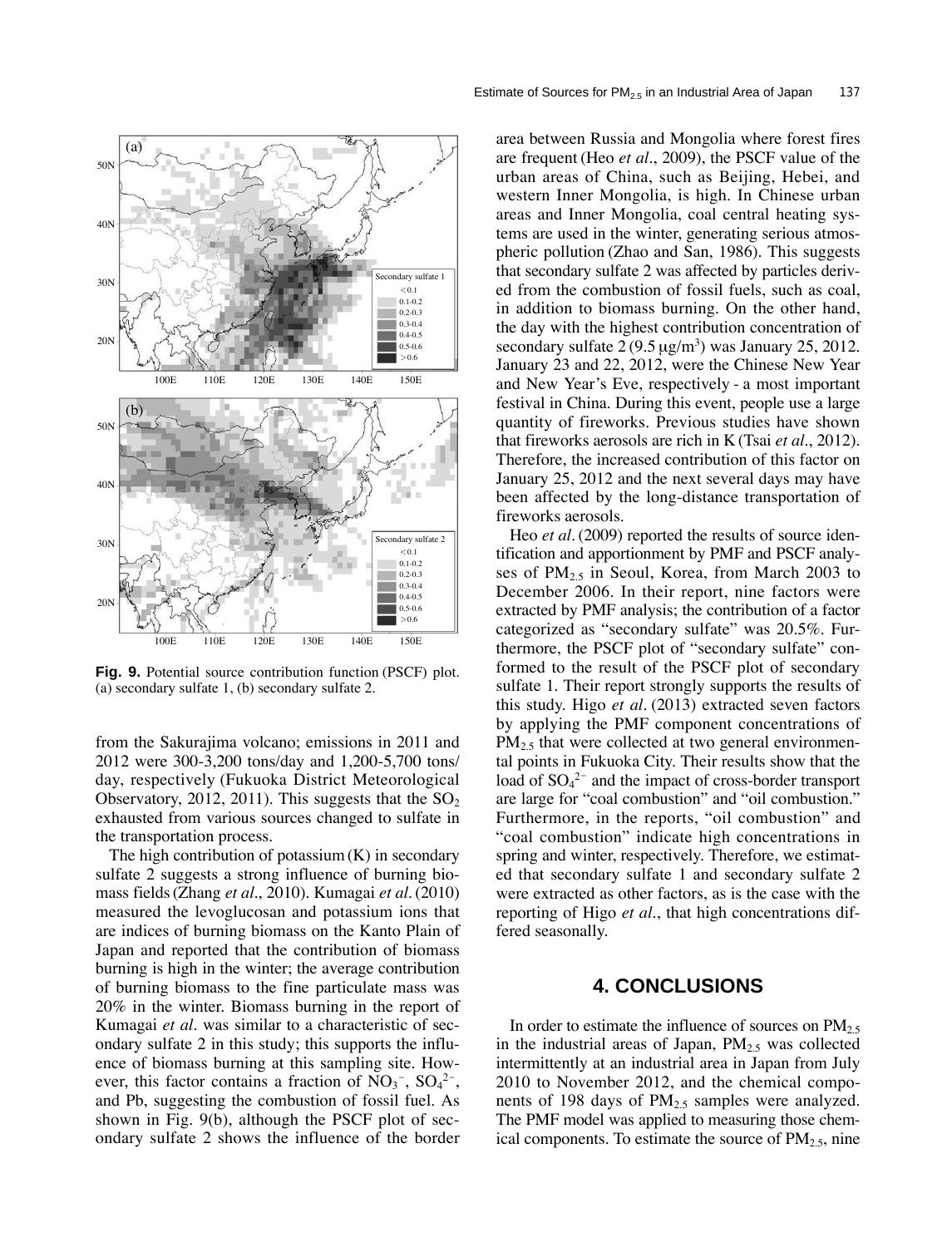factors were identified. The source of the contribution to  $PM_{2.5}$  was estimated by a factor's profile, and these contribution rates of the  $PM<sub>2.5</sub>$  mass concentration were calculated.

The factor with the highest contribution rates was secondary sulfate 1 (percentage source contribution: 20.9%); after that was traffic (20.8%), secondary sulfate 2 (8.0%), steel mills (7.8%), secondary chloride and nitrate (7.0%), soil (5.0%), heavy oil combustion  $(3.8\%)$ , sea salt  $(3.8\%)$  and coal combustion  $(2.3\%)$ . As a result of CPF analysis using wind direction, steel mills, sea salt, traffic, coal combustion, and heavy oil combustion were matched to the position of the sources around the sampling site. As a result of PSCF analysis using backward trajectories, it was suggested that ships on the East China Sea, industrial areas in the east coastal regions of China, and the active volcano in the Kyushu region of Japan were potential source regions of secondary sulfate 1. Although it was suggested that secondary sulfate 2 was affected by biomass burning, the possible effect of the combustion of fossil fuels, such as coal, of Chinese urban areas and Inner Mongolia and the possible effect of fireworks in China were also suggested by PSCF analysis. Furthermore, source characterization using continuous data of one site showed that potential sources of fossil fuel combustion are both regional and broad based.

## **ACKNOWLEDGEMENT**

This work was supported by the Environment Research and Technology Development Fund (C-1005, 5- 1456) of the Ministry of the Environment, Japan. We would like to thank Ms. Yoshie Oshita for her assistance in chemical analysis.

# **REFERENCES**

- Ana, C.J., Ueda, H., Matsuda, K., Hasome, H., Iwata, M. (2003) Simulated impacts of  $SO<sub>2</sub>$  emissions from the Miyake volcano on concentration and deposition of sulfur oxides in September and October of 2000. Atmospheric Environment 37, 3039-3046.
- Ashbaugh, L.L., Malm, W.C., Sadeh, W.Z. (1985) A residence time probability analysis of sulfur concentrations at Grand Canyon National Park. Atmospehirc Environment 19, 1263-1270.
- Chatani, S., Morikawa, T., Nakatsuka, S., Matsunaga, S. (2011) Sensitivity analyses of domestic emission sources and transboundary transport on  $PM<sub>2.5</sub>$  concentrations in three majour urban areas for the year 2005 with the three-dimensional air quality simulation. Journal of

Japan Society of Atmospheric Environment 46, 101- 110. (in Japanese)

- Chow, J.C., Watson, J.G., Crow, D., Lowenthal, D.H., Merrifield, T. (2001) Comparison of IMPROVE and NIOSH carbon measurements. Aerosol Science and Technology 34, 23-34.
- Dockery, D.W., Pope, C.A., Xiping, X., Spengler, J.D., Ware, J.H., Fay, M.E., Ferris Jr., B.G., Speizer, F.E. (1993) An association between air pollution and mortality in six US cities. The New England Journal of Medicine 329, 1753-1759.
- Draxler, R.R., Rolph, G.D. (2003) HYSPLIT (Hybrid Single Particle Lagrangian Integrated Trajectory) Model, NOAA Air Resources Laboratory, Silver Spring. MD Model access via NOAA ARL READY Website. http:// ready.arl.noaa.gov/HYSPLIT.php (accessed 1 May 2014).
- Fukuoka district meteorological observatory (2011) Volcanic activity of Sakura-jima in 2011, Website, http:// www.data.jma.go.jp/svd/vois/data/tokyo/STOCK/mon thly\_v-act\_doc/annual.htm (in Japanese) (accessed 1 May 2014).
- Fukuoka district meteorological observatory (2012) Volcanic activity of Sakura-jima in 2011, Website, http:// www.data.jma.go.jp/svd/vois/data/tokyo/STOCK/mon thly\_v-act\_doc/annual.htm (in Japanese) (accessed 1 May 2014).
- Harrison, R.M., Jones, M.A., Lawrence, G.R. (2003) A pragmatic mass closure model for airborne particulate matter at urban background and roadside sites. Atmospheric Environment 37, 4927-4933.
- Heo, B.J., Hopke, K.P., Yi, M.S. (2009) Source apportionment of PM<sub>2.5</sub> in Seoul, Korea. Atmospheric Chemistry and Physics 9, 4957-4971.
- Higo, H., Yamashita, S., Kinoshita, M. (2013) Chemical Composition and Source Apportionment of  $PM_{2.5}$  in Fukuoka City. Annual Report of Fukuoka City Institute for Hygiene and the Environment 38, 71-76. (in Japanese)
- Hopke, P.K., Barrie, L.A., Li, S.M., Cheng, M.D., Li, C., Xie, Y. (1995) Possible sources and preferred pathways for biogenic and non-sea salt sulfur for the high Arctic. Journal of Geophysical Research 100, 16595- 16603.
- Iijima, A., Sato, K., Fujitani, Y., Fujimori, E., Saito, Y., Tanabe, K., Ohara, T., Kozawa, K., Furuta, N. (2009) Clarification of the predominant emission sources of antimony in airborne particulate matter and estimation of their effects on the atmosphere in Japan. Environmental Chemistry 6, 122-132.
- Iijima, A., Tago, H., Kumagai, K., Kato, M., Kozawa, K., Sato, K., Furuta, N. (2008) Regional and seasonal characteristics of emission sources of fine airborne particulate matter collected in the center and suburbs of Tokyo, Japan as determined by multielement analysis and source receptor models. Journal of Environmental Monitoring 10, 1025-1032.
- Inoue, K., Cao, R., Honma, K., Shirai, T. (2002) Evalua-